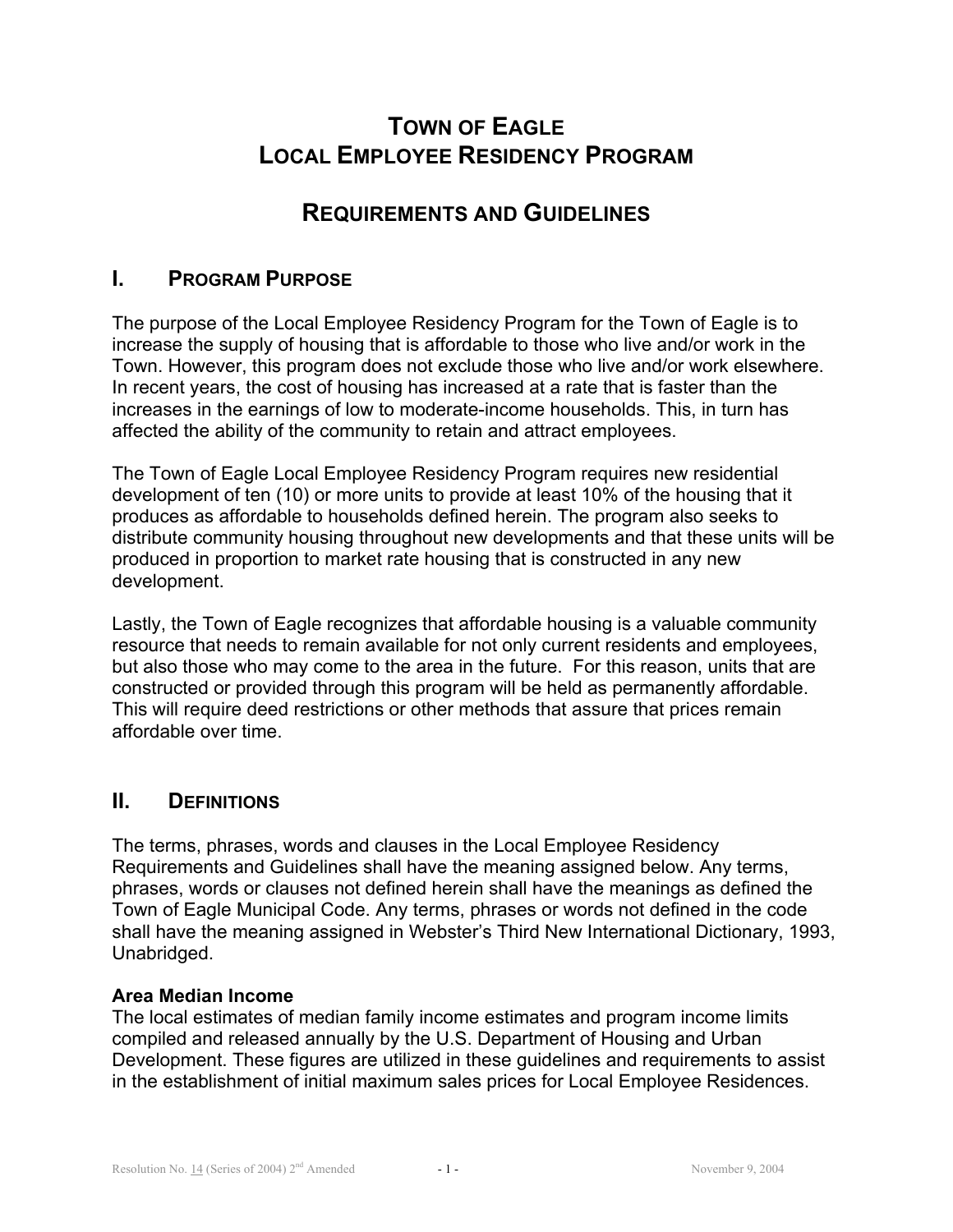#### **Bedroom**

A room designed to be used for sleeping purposes that may contain closets, may have access to a bathroom, and which meets applicable code requirements for light, ventilation, sanitation and egress.

#### **Capital Improvements**

Unless otherwise defined in the Deed Restriction covering the Local Employee Residences, any fixture erected as a permanent improvement to real property excluding repair, replacement and maintenance costs.

#### **Dependent**

A minor child (21 years or younger) or other relative of the owner of a Local Employee Residence, which child or relative is taken and listed as a dependent for federal income tax purposes by such owner or his or her present or former spouse.

#### **Development**

The division of a parcel of land into two (2) or more parcels; the construction, reconstruction, conversion, structural alteration, relocation or enlargement of any structure; any excavation, landfill or land disturbance; or any use or extension of use that alters the character of the property.

#### **Development Plan**

The entire plan to construct or place one or more dwelling units on a particular parcel or contiguous parcels of land within the Town including, without limitation, a planned unit development, development permit review or subdivision approval.

#### **Full-Time Employee**

A person who is employed on the basis of a minimum of 1500 hours worked per calendar year, which averages 35 hours a week, 10 months a year; or 32 hours a week, 11 months of the year; and/or resides in a Local Employee Residence a minimum of nine (9) months out of any twelve (12) months.

#### **Household**

All individuals who are occupying the unit regardless of legal status.

#### **Joint Tenancy**

Ownership of realty by two (2) or more persons, each having an undivided interest with the right of survivorship. Typically used by related persons.

#### **Local Employee Residence**

A separate dwelling unit that is deed restricted in accordance with a deed restriction approved by the Town of Eagle Board of Trustees or its delegate, substantially similar to Appendix A, attached hereto and incorporated herein by this reference.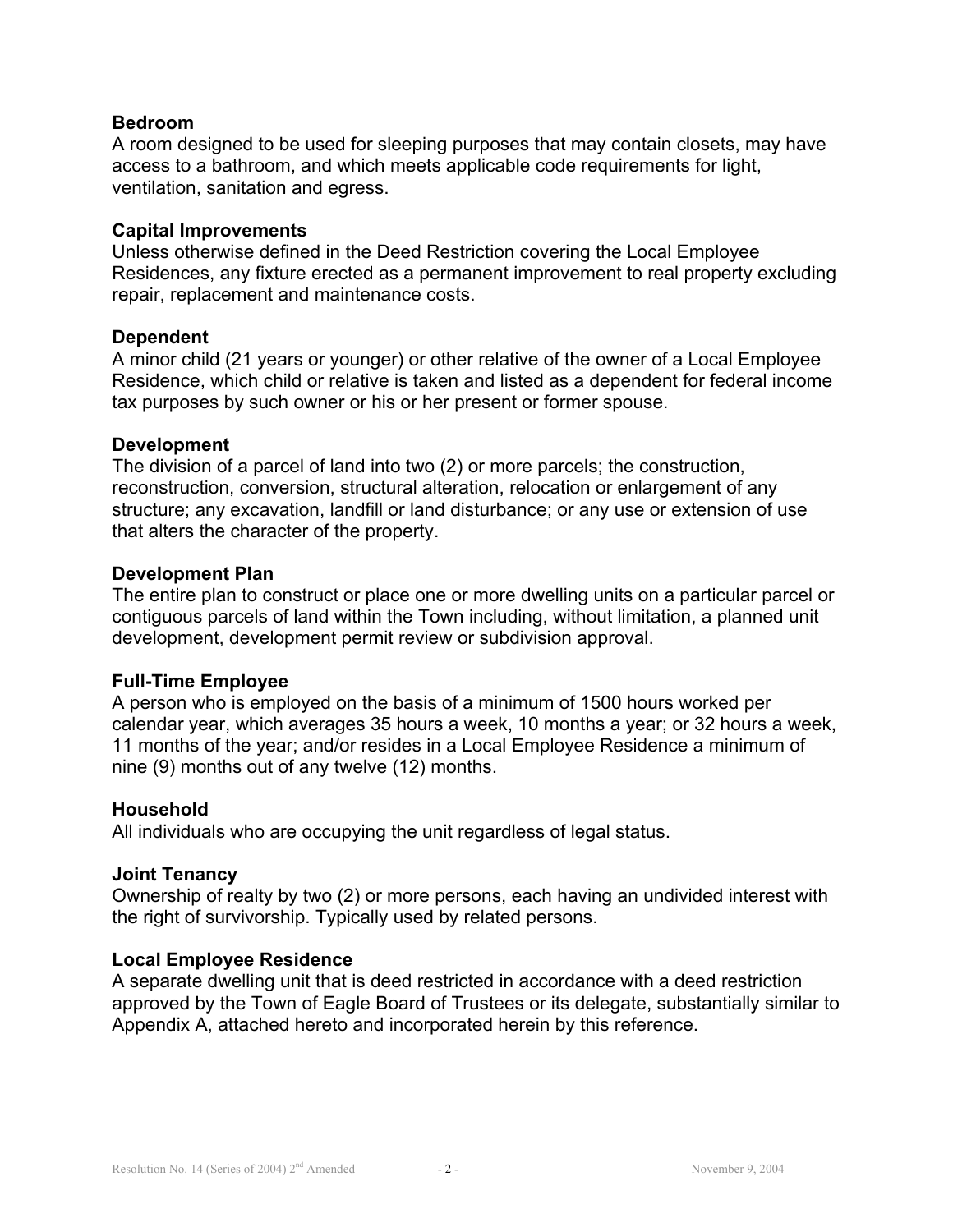## **Lottery**

A drawing that is held to select a winner from equal applicants of equal priority seeking to purchase a Local Employee Residence(s).

#### **Maximum Resale Price**

Unless otherwise defined in the Deed Restriction covering the residence, the owner's purchase price multiplied by the allowable appreciation plus the present value of eligible capital improvement costs including labor, if professionally provided, and for which verification of the expenditure is provided.

# **III. ELIGIBILITY AND OCCUPANCY**

# **A. Eligibility**

In order to be eligible to purchase a home under the Local Employee Residency Program, an interested person must be a full-time employee, as defined, working in the Town of Eagle or for a business with its principal office located in Eagle, a retired person who has been a full-time employee in the area for a minimum of four (4) years immediately prior to retirement, or a disabled person who has been a full-time employee in the area a minimum of two (2) years immediately prior to their disability; or the spouse or dependent of any such qualified employee, retired person, or disabled person. It is the responsibility of the individual or household to demonstrate eligibility. All residents living and/or employees working in unincorporated Eagle County, municipalities within Eagle County or outside Eagle County are not excluded from this program. It is the clear preference of this program to first provide affordable units to those persons that are both full-time employees and residents in the Town of Eagle.

# **B. Application and Certification**

A person seeking to purchase a Local Employee Residence must apply to the Town of Eagle program administrator to receive a certification that they are eligible to purchase a unit. Since eligibility is based entirely on an applicant's place of employment and residence, reasonable proof of employment and residency will be required. An applicant will not be required to meet any maximum income requirements.

Upon determination of place of employment and residency, the applicant will receive a letter stating; (1) that they are eligible to purchase a Local Employee Residence; and (2) a priority number. The purpose of this is to assure the developer/realtor that the applicant is qualified for the program and what the priority number is. This letter will also serve as notification to the buyer that they are eligible to participate in a lottery that may be held for any of the Local Employee Residences to be sold under this program, if such lottery is deemed necessary. It is the responsibility of the applicant to locate a Local Employee Residence and enter into a contract to purchase it.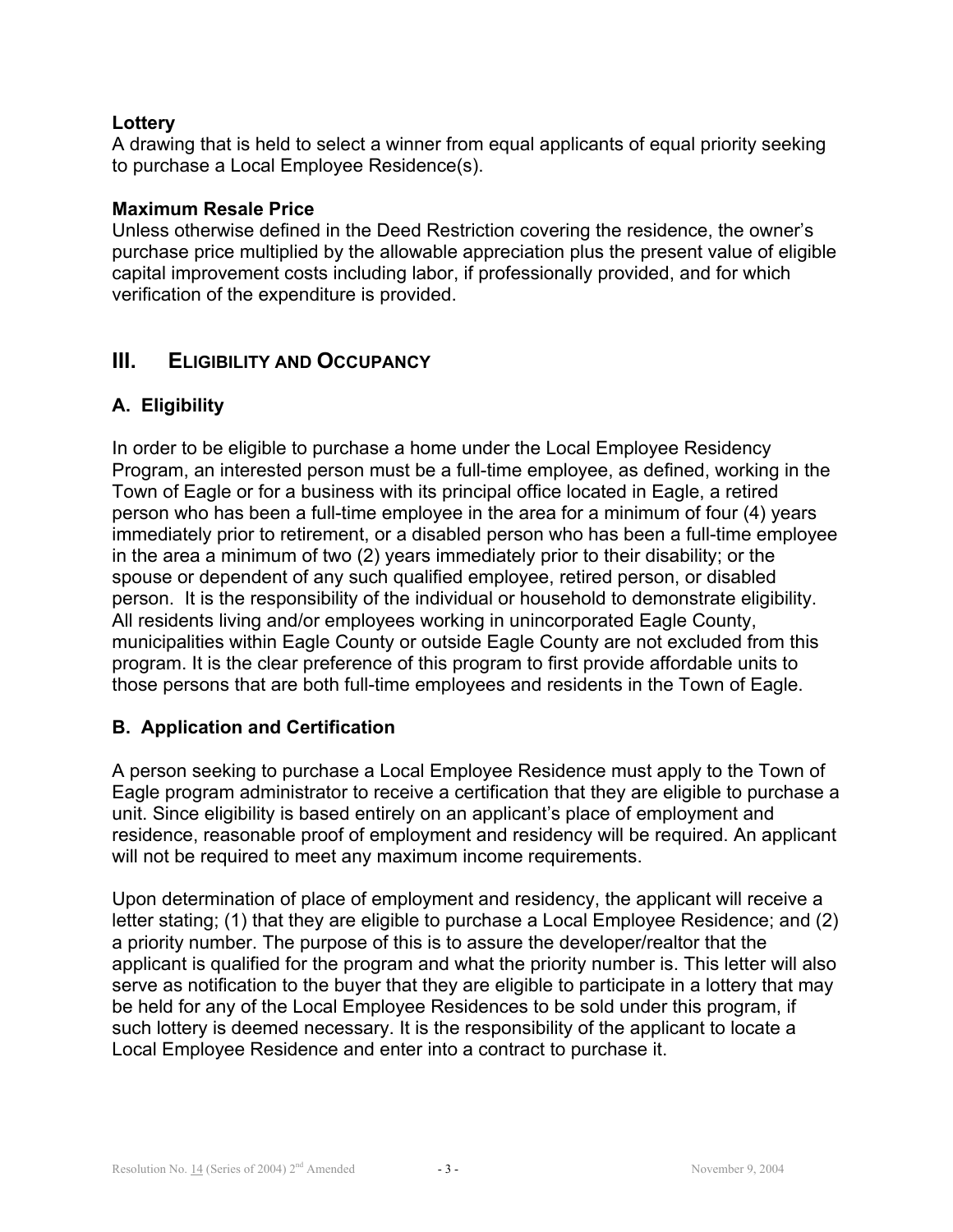A waiting list will be maintained. The program administrator at the Town of Eagle will maintain a list of qualified applicants that contains the priority number in which they were deemed to be eligible. The waiting list will be based on a first come-first served basis only. Priority numbering is established as follows:

- 1. Full-time employed persons residing and employed within the Eagle town limits or for a business with its principal office located in Eagle;
- 2. Full-time employees within the Eagle town limits or for a business with its principal office located in Eagle but not currently residing in the Town;
- 3. Full-time employees currently residing in but not employed within Eagle town limits;
- 4. Full-time employees currently not residing or working in the Town but residing or working in Eagle County;
- 5. Those persons neither employed nor residing within Eagle town limits or Eagle County and only if a Local Employee Residence has been on the market for at least thirty (30) days.

# **C. Lottery**

A lottery will not be held for Local Employee Residences unless, at the discretion of the administrator and/or the Town of Eagle Board of Trustees, it is determined that a lottery is in the best interests of those households seeking to purchase a Local Employee Residence. The program administrator and/or the Town Board of Trustees will decide whether or not a lottery will be held at least thirty (30) days prior to the date the developer proposes that units will be available for purchase.

#### **D. Income Guidelines**

A household seeking to purchase a Local Employee Residence need not meet any minimum or maximum income guidelines. These income standards are established herein only for the purpose of establishing Maximum Initial Purchase Prices of Local Employee Residences. Housing that is provided through this program will be priced to persons and families of moderate income. These ranges have been established based upon an Area Median Income published by the U.S. Department of Housing and Urban Development. The program administrator will annually adjust Income ranges upon the publication of new Area Median Income figures, Census data or any other information deemed to be relevant.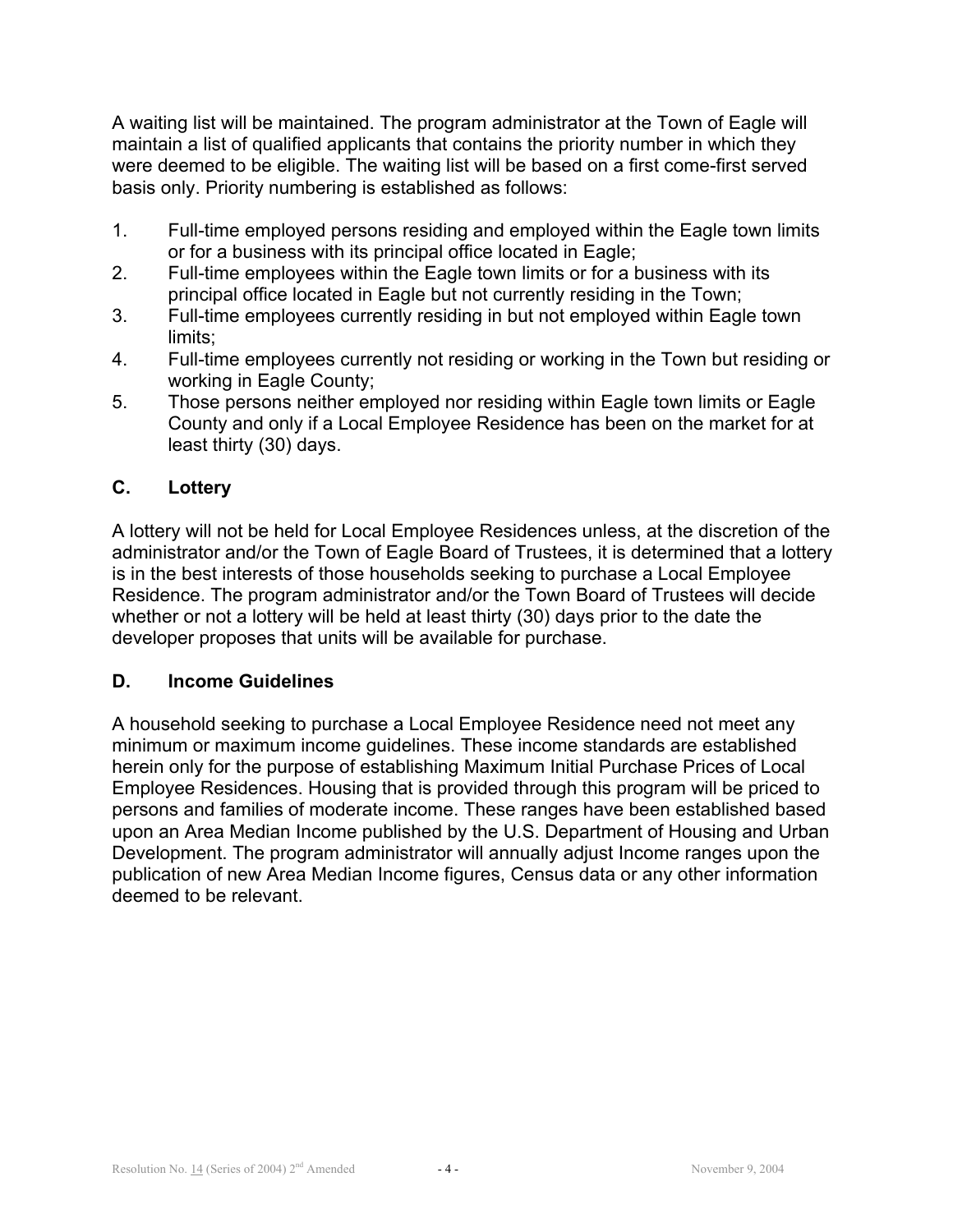# **MAXIMUM INCOME LIMITS BY INCOME CATEGORY**

(Targeted Households)

|                    | Category 1<br>≤90% | Category 2<br>≤100% |
|--------------------|--------------------|---------------------|
| 1-Person Household | \$47,210           | \$52,456            |
| 2-Person Household | \$52,456           | \$58,284            |
| 3-Person Household | \$58,284           | \$64,760            |
| 4 or more persons  | \$71,955           | \$79,950            |

\*Table updated October 24, 2005.

## **E. Occupancy**

The purchaser of a Local Employee Residence must occupy the unit as his or her primary residence. The owner shall be deemed to have ceased to use the unit as his or her primary residence by accepting permanent employment outside of the Eagle area, or residing in the unit for fewer than nine (9) months out of any twelve (12) months unless permitted pursuant to **Section F. Leave of Absence**, below.

## **F. Leave of Absence**

If an owner must leave the Town of Eagle for a limited period of time and desires to rent the unit during their absence, a leave of absence may be granted by the Town for up to one year. The owner must submit a request to rent the unit at least thirty (30) days prior to when the owner plans to leave the area. The request shall include the reason(s) for the leave of absence, expected duration and the intent of the owner to rent the unit. A leave of absence for more than one (1) year may be approved. However, such leave of absence may not extend longer than two (2) years.

The rent that may be charged shall not exceed the owner's monthly mortgage, plus homeowner's association dues, plus utilities remaining in the owner's name plus taxes and insurance not included in the monthly mortgage amount and land lease costs, if any. An additional \$20.00 per month may be included. The owner may impose a security deposit and damage deposit at the time a lease is executed, however, the combination of security and damage deposit may not exceed 1.5 times the monthly rent.

The owner shall rent to an employee and/or resident of the Town of Eagle who meets the eligibility provisions of the Local Resident Housing guidelines and requirements (Sub-Section B. above). The tenant must complete an application form to certify eligibility and agree to abide by the homeowner's association covenants, rules and restrictions for the unit. Both the owner and tenant must sign a statement indicating that the covenants have been provided to the tenant and the tenant has received these covenants for his/her review. In addition, a copy of the lease agreement executed between the owner and tenant shall be provided to the program administrator.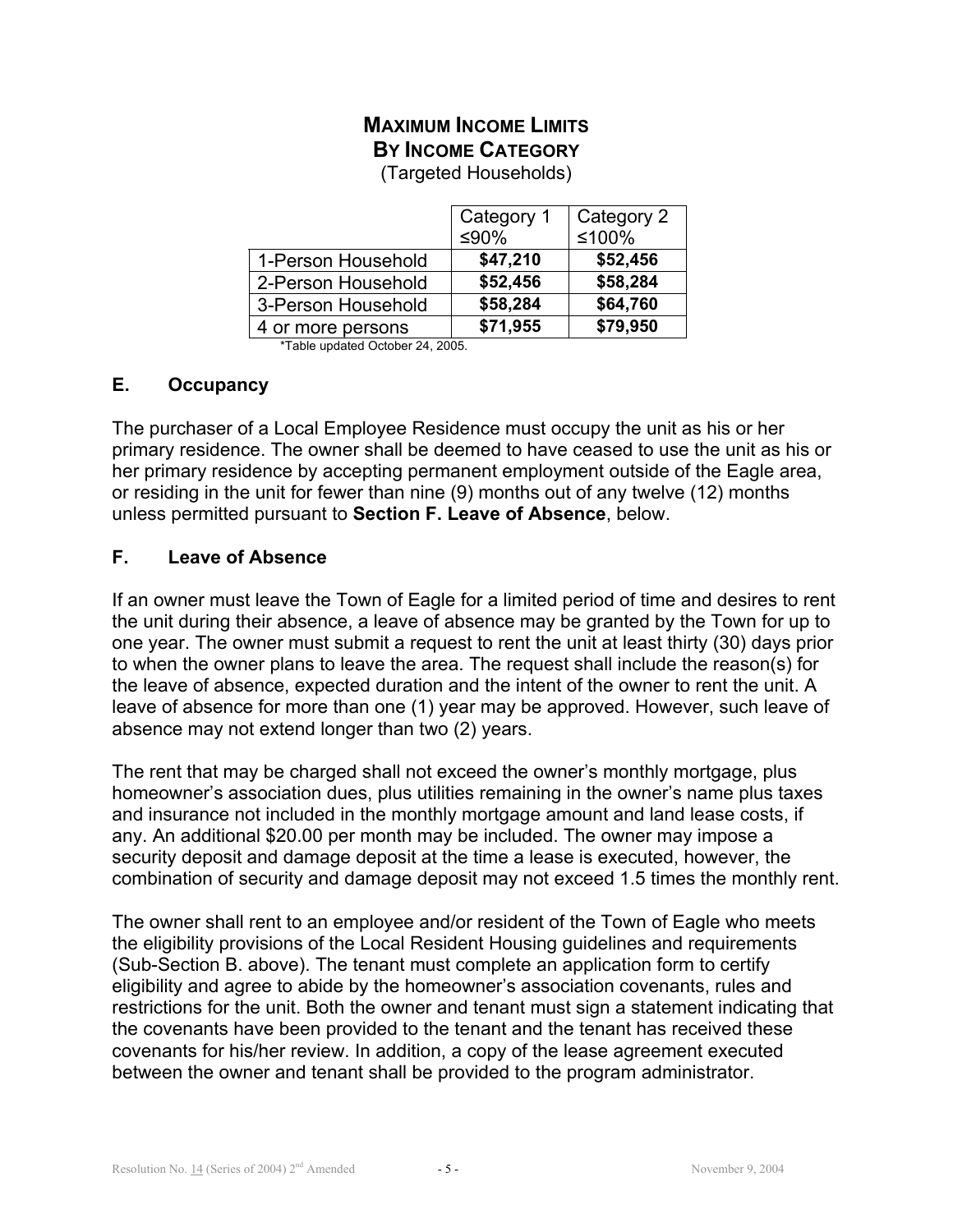## **G. Deed Restriction**

In order to assure that there is an on-going supply of housing that is affordable in the Town of Eagle, all Local Employee Residences will carry a deed restriction including a resale restriction that guides the future sales of these homes, substantially similar to Appendix A, attached hereto. The purchaser(s) of a Local Employee Residence must sign a document acknowledging the purchaser's agreement to be bound by the recorded deed restriction. This document must be executed concurrently with the closing of the sale and will be recorded, along with the deed restriction.

Generally, the deed restriction will describe the procedures for listing a home for-sale. It will include an appreciation cap that allows a home to increase in value by the lesser of the Denver-Boulder CPI-U or 3% annually, plus permitted capital improvements. A monthly prorating can be applied for fractions of a year. The appreciation is calculated on the initial sales price of the home (simple interest) plus permitted capital improvements. The deed restriction also restricts the occupancy and rental of local employee residences.

## **H. Improvements**

The Town of Eagle encourages maintenance of a Local Employee Residence in good condition over time, while also balancing the need to assure there will be an ongoing of affordable housing for future residents. To that end, the selling owner may add the cost of certain capital improvements to the selling price of a Local Employee Residence during the time that the selling owner held title to the property. The cost of such permitted capital improvement shall not exceed 10% of the prior purchase price for each 10-year period (or fraction thereof) of the selling owner's ownership of the property. Examples of Permitted Capital Improvements are:

- 1. The addition of a habitable room or storage space;
- 2. The finishing of uninhabitable space if it is converted into a habitable room;
- 3. The conversion of a carport into a completely enclosed garage;
- 4. The conversion of surface parking into a carport or garage (if allowed under the development/subdivision agreement);
- 5. Modifications or improvements to accommodate a person with a disability as defined in the Americans with Disabilities Act of 1990;
- 6. Improvements that reduce the consumption of energy;
- 7. Kitchen and bathroom renovations, including appliances and fixtures when a minimum of \$2,000 in repairs has occurred and the kitchen/bathroom is at least 20 years old;
- 8. Replacement of the roof;
- 9. Replacement of the furnace;
- 10. Replacement of worn carpet of a similar grade and quality.

No other categories or types of expenditures may qualify as eligible capital improvements unless approved by the Town of Eagle. In order to receive credit for the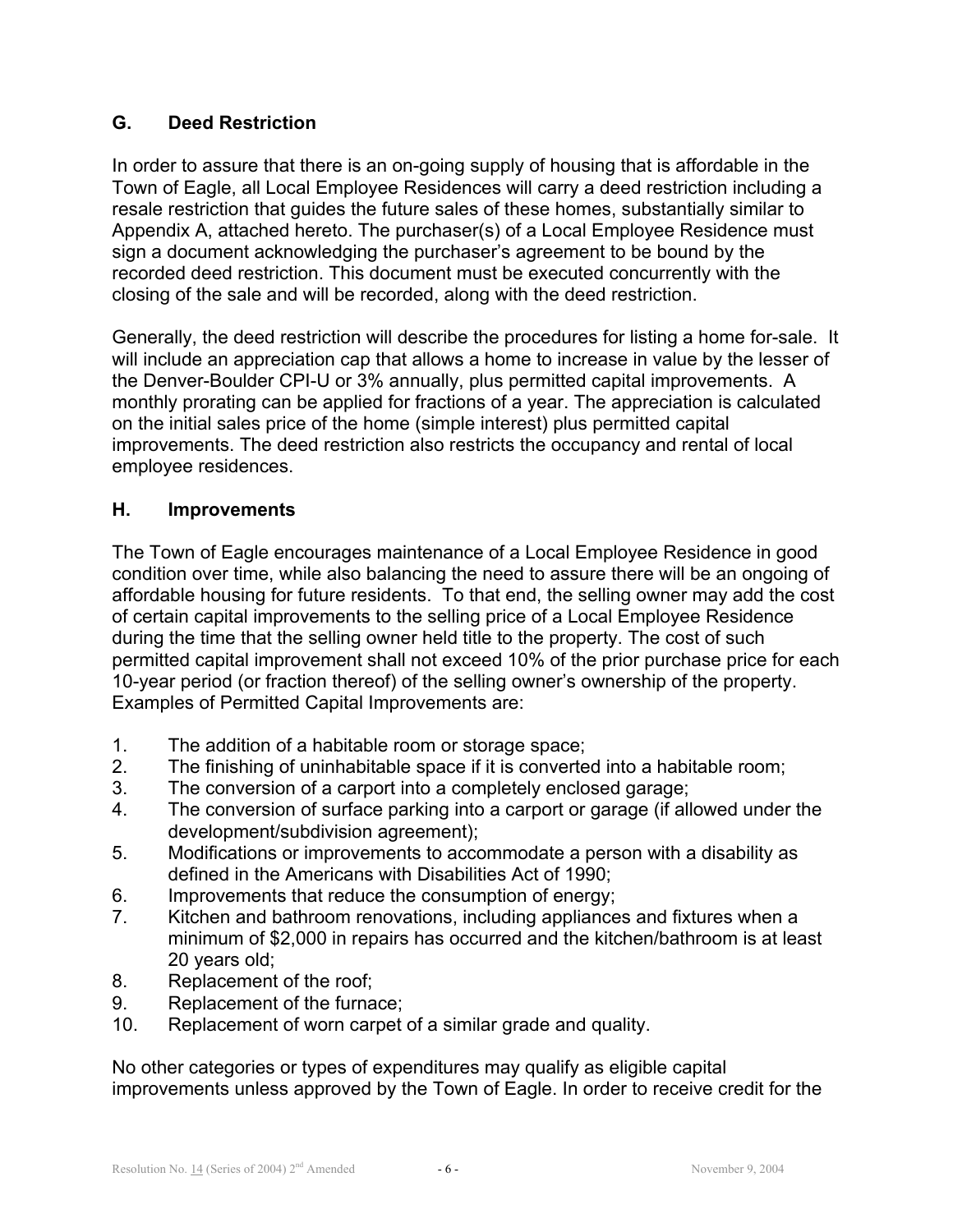capital improvements, a request must be submitted in writing prior to initiating the work. Plans for each capital improvement must be submitted at least twenty-one (21) days prior to initiating the work. Notification will be given to the owner within fourteen (14) days as to whether or not the proposal is conditionally approved. Upon completion of the work, copies of receipts must be submitted to the program administrator. A ten percent (10%) "sweat equity" credit may be added to the cost of the permitted capital improvements so long as no labor costs are included in the submitted receipts. The value of the improvements will be added to the property in the year in which the improvements were completed. The year(s) in which eligible improvements are made will adjust the base value of the home from which a future home price will be established. Nothing in the deed restriction prohibits other improvements to the Local Employee Residence, however, credit will only be provided for **approved** capital improvements.

## **I. Re-sale of a Local Resident Housing Unit**

- 1. An owner of a Local Employee Residence who intends to sell their home should contact the program administrator to review the deed restriction covering the unit in order to determine the maximum sales price permitted and other applicable provisions concerning a sale. Unless otherwise provided in the deed restriction, the unit must be registered for sale with the program administrator or designated agent. Following registration, the owner may elect to have the Town market the property for sale, or the owner may elect to list the property for sale with a local licensed real estate broker, as further described in the deed restriction. If the owner has voluntarily elected to sell the Residence, the owner may also choose to market the Residence himself/herself. At the discretion of the program administrator or the Town of Eagle, a lottery may be held if it is determined that there are a number of qualified households who would purchase the unit and where a lottery would be in the best interest of the community. The program administrator will oversee the sale in accordance with these Local Employee Residence Requirements and Guidelines that are in effect at the time of the registration. There shall be a minimum period of three (3) months before the price of a Local Employee Residence is adjusted. Any termination of the sale may require the payment of administrative and advertising costs.
- 2. These requirements are intended to assure that all purchasers and all sellers will be treated fairly, equitably and impartially. Questions will be answered and help provided to any potential purchasers or sellers equally in accordance with the current guidelines and requirements. Listings, sales contracts, extensions to contracts and closing documents will be prepared and all actions necessary to consummate the sale will be undertaken. In pursuit of this, the program administrator will be acting on the behalf of the Town of Eagle. It should be clearly understood by and between all parties to a sales transaction that the staff members are not acting as licensed brokers to the transaction, but as representatives of the Town of Eagle and its interests. The Town shall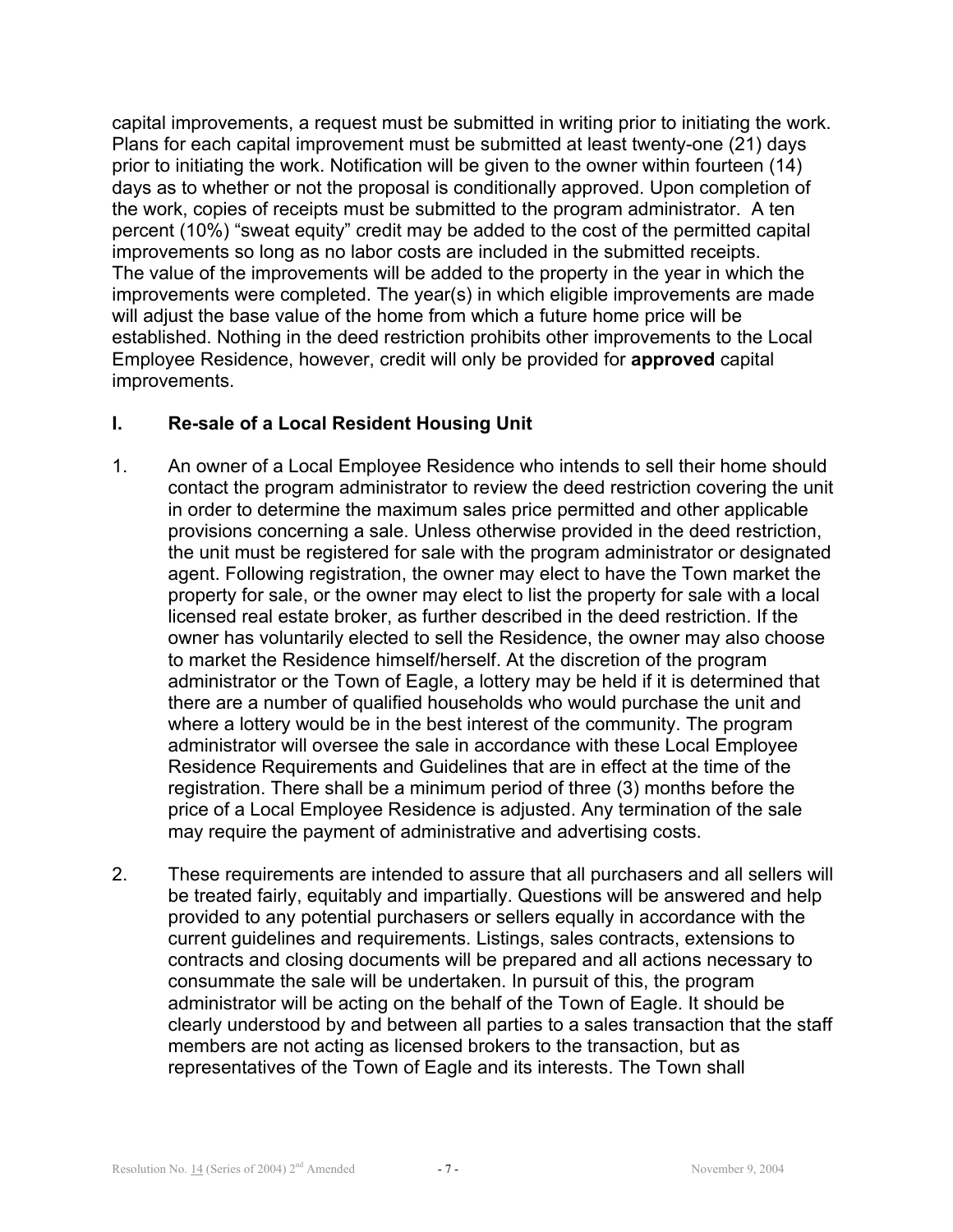nevertheless attempt to help both parties consummate a fair and equitable sale in accordance with the adopted Guidelines and Requirements.

3. All purchasers and sellers are advised to consult legal counsel regarding examination of title and all contracts, agreements and title documents. The retention of such counsel, licensed real estate brokers, or such related services, will be at purchaser's or seller's own expense. Certain fees paid to the Town are to be paid regardless of any actions or services that the purchaser or seller may undertake or acquire.

#### Advertising the sale: bid procedures

- 1. After the Local Employee Residence is registered for sale with the Town, in the event the owner elects to have the Town market the residence, the Town will arrange to advertise the unit for sale in two (2) consecutive weekly editions of the Eagle Valley Enterprise and either the Vail Daily or the Vail Trail. When a unit is first registered, there is an initial two-week bid period during which the unit will be advertised with two open house dates when the unit may be viewed by interested parties. The initial two-week bid period ends on the Friday after the second week of advertising. If no bids are received during the initial bid period, there will follow consecutive one-week bid periods, ending on Friday, until the unit is sold.
- 2. After the Local Employee Residence is registered for sale with the Town, the owner may elect to list the property for sale with a local licensed real estate broker. In such an event, the owner shall execute a standard listing contract on forms approved by the Colorado Real State Commission with a local licensed real estate broker providing for a thirty (30) day listing period. The local licensed real estate broker shall then promptly advertise the Local Employee Residence for sale to qualified buyers. Any offers to purchase shall be received by the real estate broker during the thirty (30) day listing period, but no contract for sale shall be entered into between the owner and a potential purchaser during such period. At the conclusion of the thirty (30) day listing period, the program administrator shall determine if the persons making offers to purchase the Local Employee Residence are qualified buyers, and shall determine the priority of offers received from qualified buyers in accordance with these Local Employee Residence Requirements. The owner may then proceed to enter into a contract for sale of the Residence with the qualified buyer of the highest priority.
- 3. In the event the owner desires to sell the Local Employee Residence, but is not required to sell the Residence by these Local Employee Residency Requirements or the deed restriction attached hereto as Appendix A, the owner may elect to market the property for sale himself or herself, after the Local Employee Residence is registered for sale with the Town. In such an event, the owner shall advertise the Local Employee Residence for sale in four (4) consecutive weekly editions of the Eagle Valley Enterprise and either the Vail Daily or the Vail Trail. During such advertising period, the Owner shall schedule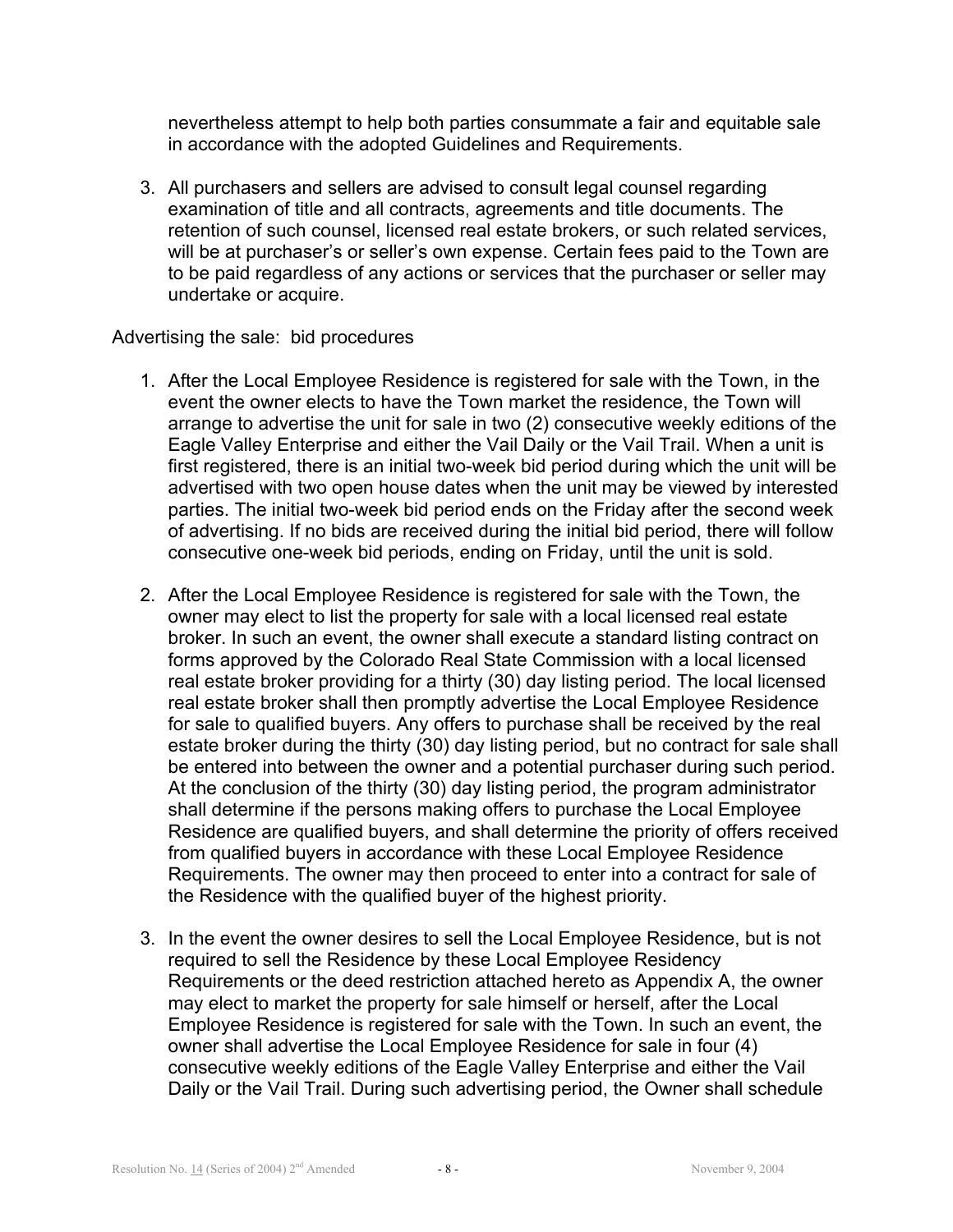at least two (2) open house dates when the unit may be viewed by interested parties. During this advertising period, offers to purchase the Local Employee Residence shall be received by the owner, but no contract for sale of the unit shall be entered into between the owner and a potential purchaser. At the conclusion of the thirty (30) day advertising period, the program administrator shall determine if the persons making offers to purchase the Local Employee Residence are qualified buyers, and shall determine the priority of offers received from qualified buyers in accordance with these Local Employee Residence Requirements and Guidelines. The owner may then proceed to enter into a contract for sale of the Local Employee Residence with the qualified buyer of the highest priority submitting the highest offered price, not to exceed the maximum permitted sales price as established by these Local Employee Residence Requirements and the deed restriction attached hereto as Appendix A.

4. If more than one (1) bid is received during any bid period, the bids will be prioritized according the criteria of the adopted Guidelines and Requirements. If more than one (1) bid is in top priority, a lottery will be held and the winner will be notified. If the winner of the lottery does not proceed to contract within five (5) business days after notification, the next in line will be notified and so on, until the unit is under contract for purchase. Backup contracts in the priority order set forth in the lottery will be accepted.

Prospective purchasers must be pre-qualified by a lender prior to submitting a bid for a Local Employee Residence.

Sales and Other Fees:

Administration Fee: Unless otherwise set forth in the deed restriction covering the unit, at the closing of the sale, the seller will pay the Town an administration fee equal to one and one-half percent (1.5%) of the sales price if the owner selected the Town to market the Local Employee Residence for sale. The Town may instruct the title company to pay said fees to the Town out of funds held for the seller at the closing. Unless, otherwise specified in the deed restriction, every seller shall pay a one-half percent (.5%) fee at the time of registration of the unit for sale with the program administrator. In the event that the seller fails to perform under the listing contract, rejects all offers at maximum price in cash or cash-equivalent terms, or should withdraw the registration after advertising by the Town has commenced, that portion of the fee will not be refunded. In the event that the seller withdraws for failure of any bids to be received at maximum price or with acceptable terms, the town's advertising and administrative costs incurred by the Town will be deducted from the fee, with the balance credited to the owner's sales fee when the property is sold.

Rental During Period of Registration for Sale:

If a Local Employee Residence is listed for sale and the owner must relocate to another area prior to completing the sale, the unit may, upon approval of the program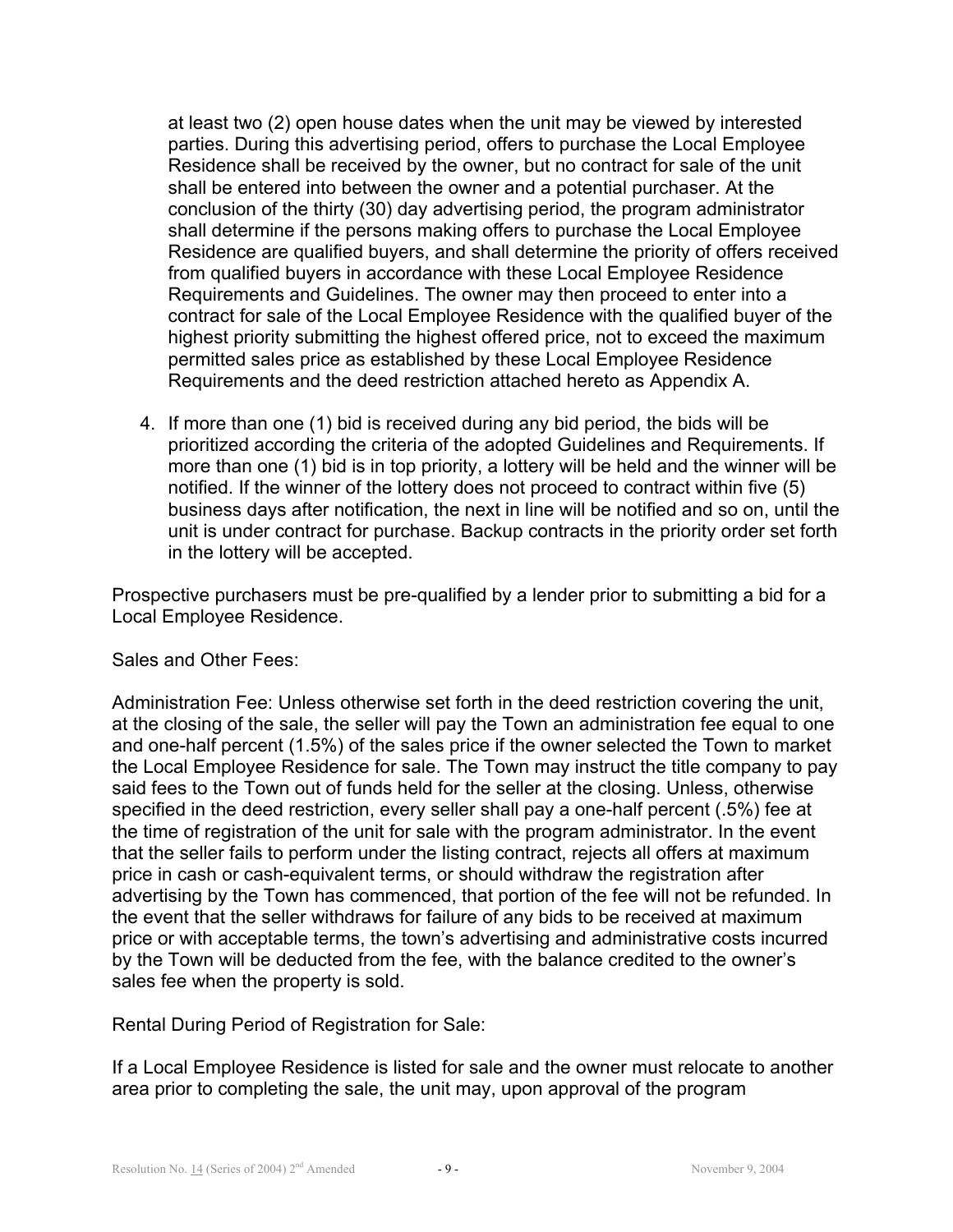administrator or the Town of Eagle, be rented to a qualified individual, at the owner's cost as described in **Section F. Leave of Absence** for a one-year period with a possible one-year extension. A written request must be sent to the program administrator seeking permission to rent the unit until it is sold. A minimum six (6)-month written lease must be provided to the tenant with a sixty (60)-day move out clause upon notification that the unit is sold. All tenants must be qualified as described in Section F. The lease must stipulate that the Local Employee Residence is listed for sale and that the tenant will be required to allow for showings of the property, with sufficient notice. The lease must also stipulate that the agreement may be terminated after six months, with sixty days notice, due to the sale of the property.

# **IV. DEVELOPMENT OF LOCAL EMPLOYEE RESIDENCES**

Pursuant to Ordinance #19, Series of 2002, an applicant for any new residential development permit, subdivision, planned unit development, special use permit or annexation within the limits of the Town of Eagle is subject to the Inclusionary Residential Requirements for Local Employee Residency. This ordinance requires that residential developments of ten (10) or more units must construct and set aside at least 10% of those units as Local Employee Residences as defined in these Guidelines and Requirements. The requirement is imposed as a condition of approval for all residential development, including:

- Annexations
- Planned Unit Developments
- Subdivisions
- Development Permits
- Special Use Permit

This ordinance specifically requires that:

- 10% of the total of all new dwelling units of developments of ten (10) or more units be constructed and deed restricted for Local Resident Housing;
- Projects that propose less than thirty (30) units that result in a fraction of a required unit shall round **down** to the nearest integer and projects that propose thirty (30) units or more shall round to the nearest integer;
- The average of the sales prices proposed for the Local Employee Residences results in a price that is affordable to households earning 90% of the Maximum Income Limits (Category 1) and shall not exceed 100% (Category 2) as defined herein by these Guidelines and Requirements and reflected in the Maximum Initial Sales Price Cap (Section D below).

# **A. Preference for Local Employee Residence Location**

It is the clear preference of the Local Employee Residency Program to include Local Employee Residences within the proposed development (on-site housing). These units are to be distributed throughout the proposed development, to the extent possible. Off-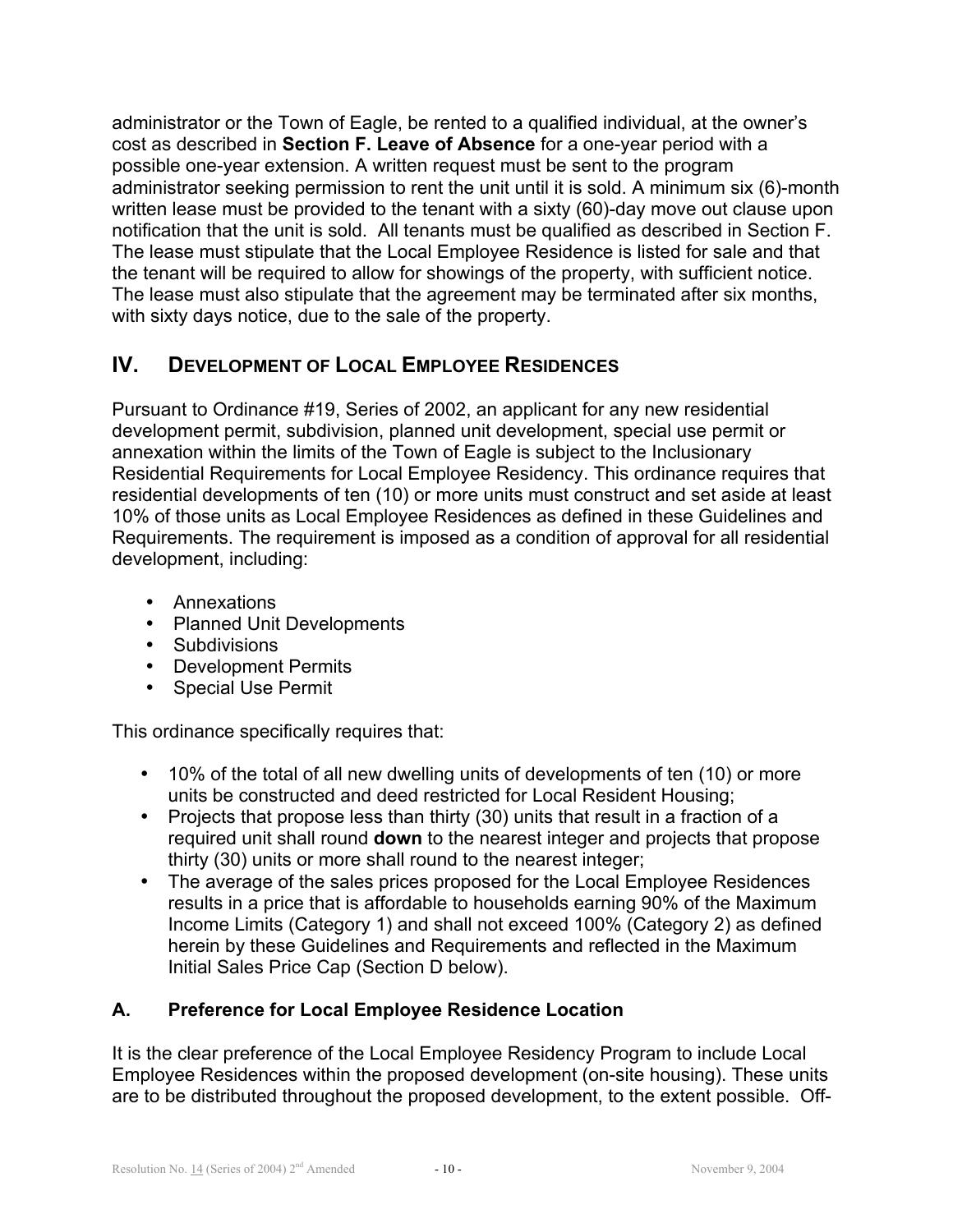site housing will not be approved nor will it be considered. The type of Local Employee Residences shall reflect the type and mix the of market rate dwellings. For those developments of less than thirty (30) units whose calculation results in a fraction of a unit, the Local Employee Residence requirement shall be rounded **down** to the nearest integer. For those developments of thirty (30) or more residential units whose calculation results in a fraction of a unit, the Local Employee Residence requirement shall be rounded to the nearest integer (up or down).

## **B. Local Employee Residency Plan**

At the time of requesting Subdivision Preliminary Plan Approval, PUD Development Plan Approval, Development Permit Approval or Special Use Permit Approval, demonstrated compliance with the Local Resident Housing Requirements as set forth herein will be required of any residential development of ten (10) or more units. In order to receive preliminary plan approval for a subdivision or development permit, an applicant must receive an approved, preliminary determination of the acceptance of the developer's Local Employee Residency Plan. The Local Employee Residency Plan will be considered by the Town Board of Trustees for preliminary review prior to or concurrent with the application for the free market portion of the project.

At a minimum, the Local Employee Residency Plan must indicate the number of Local Employee Residences proposed, the number of units required by these requirements and demonstrated compliance with an average anticipated sales price that is affordable to households earning 90% and not to exceed 100% of the Maximum Income Limits as reflected in Section D. below, Maximum Initial Sales Price Caps. If more than one (1) Local Employee Residence is required according to these requirements, the following information must also be included in the Local Employee Residency Plan:

- 1. Total number of proposed attached residential units by bedroom configuration;
- 2. Total number of proposed detached residential units by bedroom configuration;
- 3. Proposed unit type, size (square footage of finished, heated living space), number of bedrooms, and current initial sales price for each attached Local Employee Residence;
- 4. Proposed unit type, size (square footage of finished, heated living space), number of bedrooms, and current initial sales price for each detached Local Employee Residence;
- 5. Average expected size of finished square footage, excluding garages and unfinished basements of the proposed Local Employee Residences and average expected size of finished square footage of market rate housing units, excluding unfinished basements and garages;
- 6. Average lot size of the proposed Local Employee Residences and average lot size of market rate housing units (if applicable);
- 7. Location of proposed Local Employee Residences, by unit type and size;
- 8. Concept for marketing to households that may be eligible for the Local Employee Residences;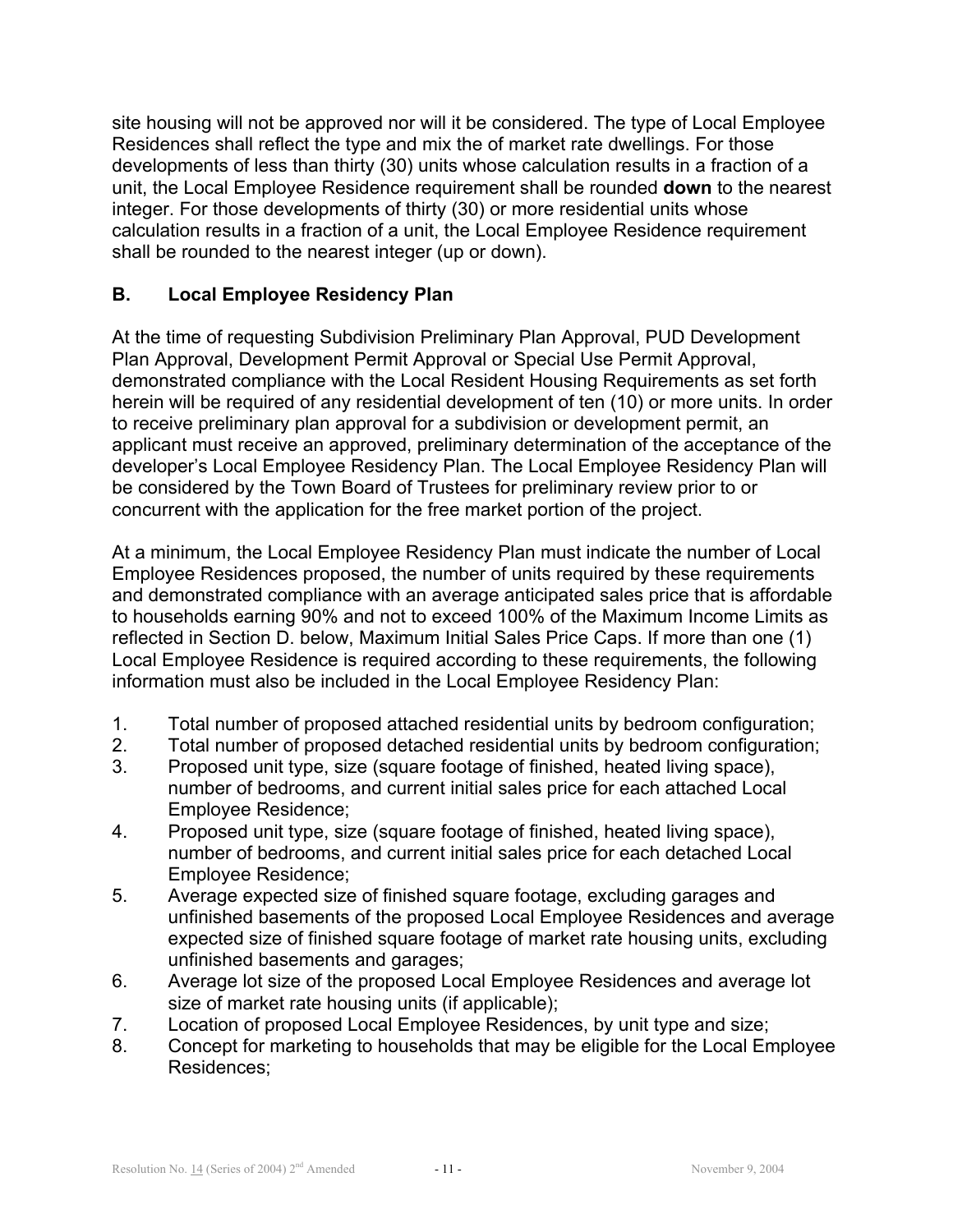9. Computation that clearly delineates how the average cost of the Local Employee Residences was derived to meet the requirement that the average sales price of all Local Employee Residences is affordable to households earning 90% of the Maximum Income Limits as reflected in the Maximum Initial Sales Price Caps (Section D, below) and incorporated herein in these Guidelines and Requirements.

An approved Local Employee Residency Plan will become part of the Subdivision Improvement Agreement, a condition of approval of a Development Permit or a Special Use Permit, or Annexation Agreement executed by the Town of Eagle for any approved project. Any amendment to the approved Local Employee Residency Plan will require the approval of the program administrator who may require review and approval by the Town Board of Trustees.

It is recognized that approval procedures can be time consuming and that maximum purchase prices can change over that time. Therefore, it will be the responsibility of the developer to obtain a sales price confirmation from the program administrator based upon the published Maximum Initial Sales Price Caps at least thirty (30) days prior to submitting an application to the Town for a building permit for construction of a Local Employee Residence. If the published maximum price caps are changed after the sales price confirmation has been issued, the Developer may request the program administrator to issue new sales price confirmation. The right to refuse any such request is hereby reserved by the Town.

Once, a sales price confirmation has been obtained from the program administrator by the developer it is valid for 120 days from the date of confirmation. If, Local Employee Residences are not sold at initial sales prices within the 120 day period, prices may be re-evaluated and adjusted so that they are more marketable to moderate income households. Adjustments to sale price will only be made if variables, such as median income, interest rates, or other similar conditions change to merit an adjustment.

## **C. Minimum Square Footage**

Assurance of a minimum square footage is not a function of these Guidelines and Requirements. It is expected that Local Employee Residences will be as livable with regard to habitable space as any market-rate dwelling unit. With this in mind, the following table is offered.

| Unit Type     | Category 1 | Category 2 |
|---------------|------------|------------|
| Studio        | 400        | 500        |
| 1-Bedroom     | 600        | 700        |
| 2-Bedroom     | 850        | 950        |
| 3-Bedroom     | 1,000      | 1,200      |
| S.F. Detached | 1,100      | 1,300      |

# **RECOMMENDED MINIMUM SQUARE FOOTAGES**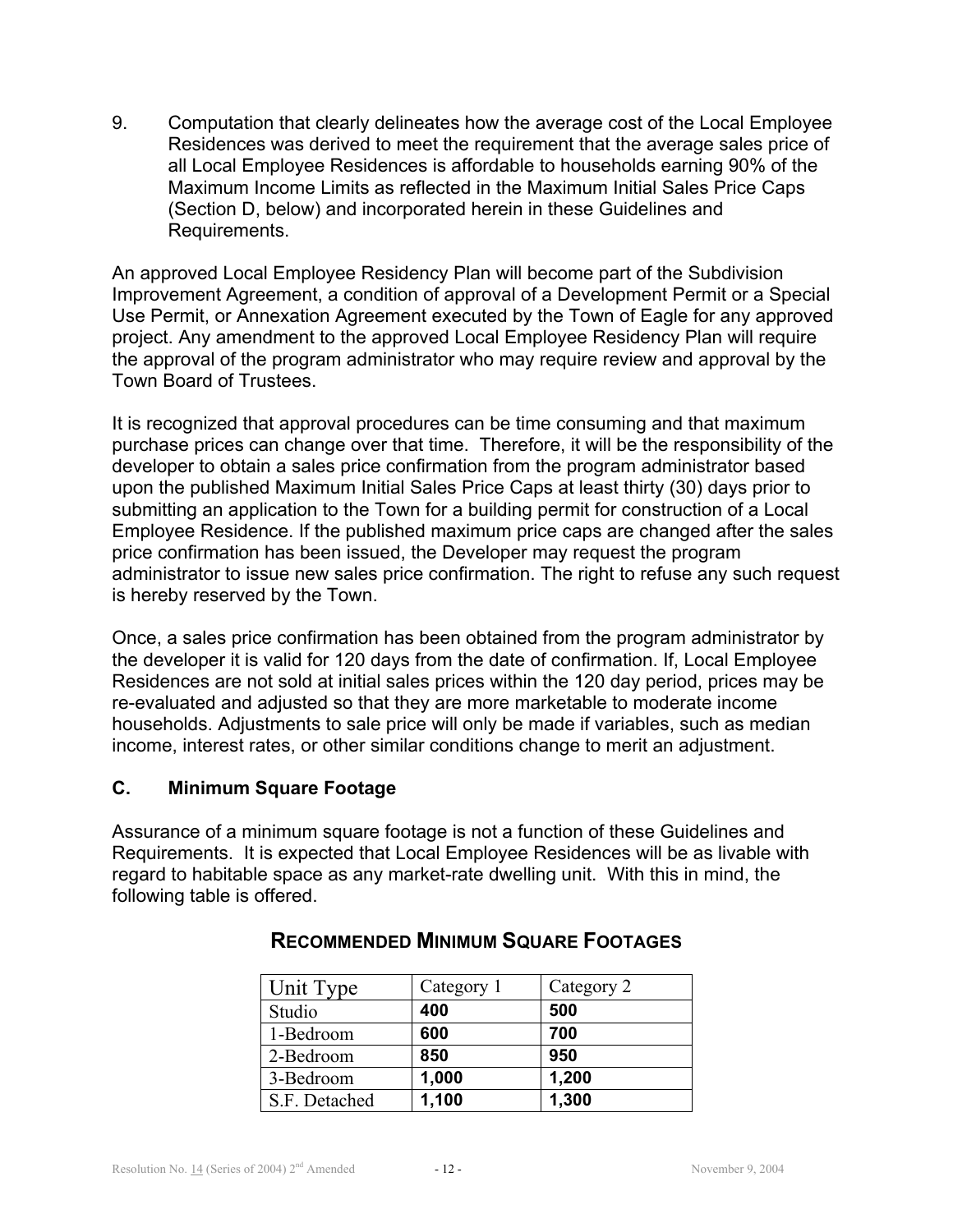## **D. Sales Prices**

The following table, on page 13, sets forth the maximum sales price for each newly deed-restricted Local Employee Residence available to the initial purchaser.

|                                  | Category 1<br>90% | Category 2<br>100% |
|----------------------------------|-------------------|--------------------|
| Studio                           | \$167,400         | \$186,000          |
| 1-Bedroom                        | \$195,300         | \$217,700          |
| 2-Bedroom                        | \$223,200         | \$248,000          |
| 3-Bedroom                        | \$251,100         | \$279,000          |
| <b>SF</b> Detached               | \$279,000         | \$310,000          |
| *Table updated October 24, 2005. |                   |                    |

# **MAXIMUM INITIAL SALES PRICE CAP**

**Assumptions:**

**Down payment:** 5% **Length of mortgage:** 30 years **Interest rate:** 6.17% **Percent dedication of gross income:** 33% **Property taxes:** ((0.0915 x purchase price) x 0.052)/12 (assessed valuation x average mill levy) **Hazard insurance:** 0.0035 x loan amount/12 **Private mortgage insurance:** 0.0078 x loan amount/12 \*Assumptions updated October 24, 2005.

Sales prices will be reviewed at least quarterly by the program administrator to reflect changes in any of the above assumptions. Sales prices for Local Employee Residences will be finalized as described above at the discretion and convenience of the developer/builder. It is the responsibility of the developer to obtain a sales price confirmation from the program administrator based upon the published Maximum Initial Sales Price Caps. If the published maximum price caps are changed, during the 120 day period described above, the Developer may request the program administrator to issue new sales price confirmation. The right to refuse any such request is hereby reserved by the Town.

## **E. Unit Quality**

Local Employee Residences are assets that the Town of Eagle intends to have available for years to come. Because of this, the quality of the housing is very important. It is expected that all units will meet local building codes and be built to a standard that will enhance durability over time. If market rate units include features such a dishwashers, disposals, air conditioning and energy efficient windows, it is expected that Local Employee Residences will contain similar features.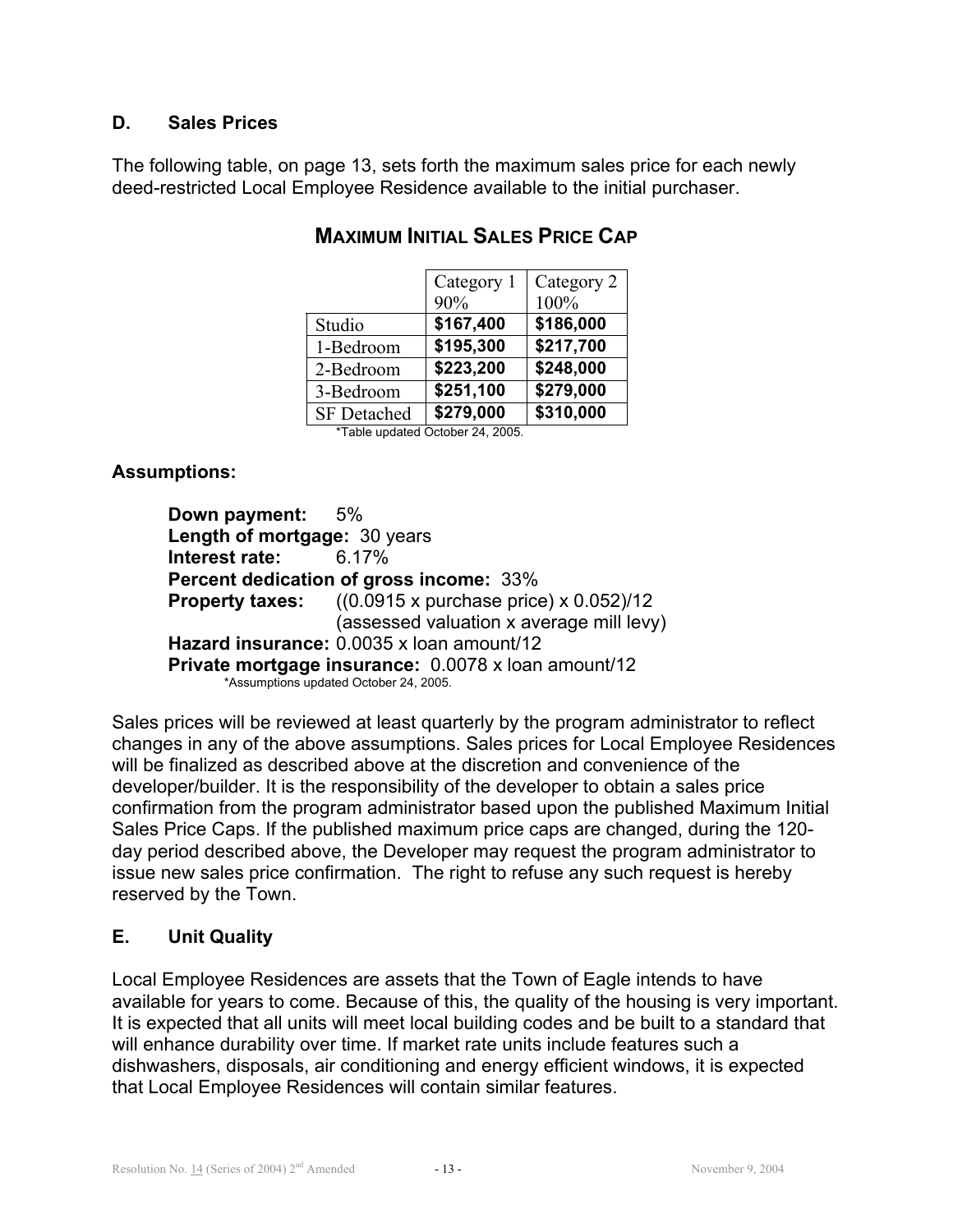## **F. Deed Restrictions**

All Local Employee Residences are required to have a deed restriction substantially similar to Appendix A, attached hereto, that will control the re-sale price of the home. The deed restriction will be provided to the developer for review at the time of approval of the Local Employee Residency Plan. Prior to the issuance of a building permit for a project, the program administrator shall have an approved, executed and recorded deed restriction for the required commitment by the applicant. Such deed restriction shall not be subject to any recorded liens or encumbrances.

## **G. Local Employee Residence Schedule**

Developers are required to construct Local Employee Residences prior to, or concurrently and proportionally with, the production of market rate housing or the sale of market rate lots, as the case may be. Prior to receiving a development approval, the developer must provide the program administrator with a proposed production schedule that clearly delineates the expected start and completion dates of the market rate units and/or lots and the Local Employee Residences.

## **H. Eligibility**

Eligibility for Local Employee Residences will be made without regard to race, color, creed, religion, sex, disability, national origin, familial status or marital status. The intent of the Local Employee Residency Program is to provide housing opportunities for low to moderate-income households that live and/or work in the Town of Eagle. To that end, the developer must assure that units are sold only to persons who are in possession of certification that they are eligible to purchase a unit and what their priority rating is. This certification should be presented to the developer, or their representative, prior to finalizing a purchase contract.

# **I. Initial Sales of Local Employee Residences**

The developer is required to provide the program administrator with a schedule that indicates the proposed date for when the Local Resident Housing units will become available for sale at least thirty (30) days prior to initiating the marketing program. The schedule must indicate when pre-marketing activities will begin and when a model may be available, if applicable. The initial marketing schedule should also include the unit type(s), bedroom configuration(s), square footages(s), address and sales price for these homes. The developer shall also provide evidence that a deed restriction approved by the Town Attorney has been recorded against the property. The developer shall conduct a good faith marketing effort to attract certified buyers who are currently employed and/or are living in the Town of Eagle. Upon obtaining potential qualified buyer(s) for a Local Employee Residence, the names of such persons and any appropriate residency information concerning such persons shall be submitted to the program administrator for review. The developer shall only enter into a contract for sale of a Local Employee Residence after certification of the potential qualified buyer(s) by the program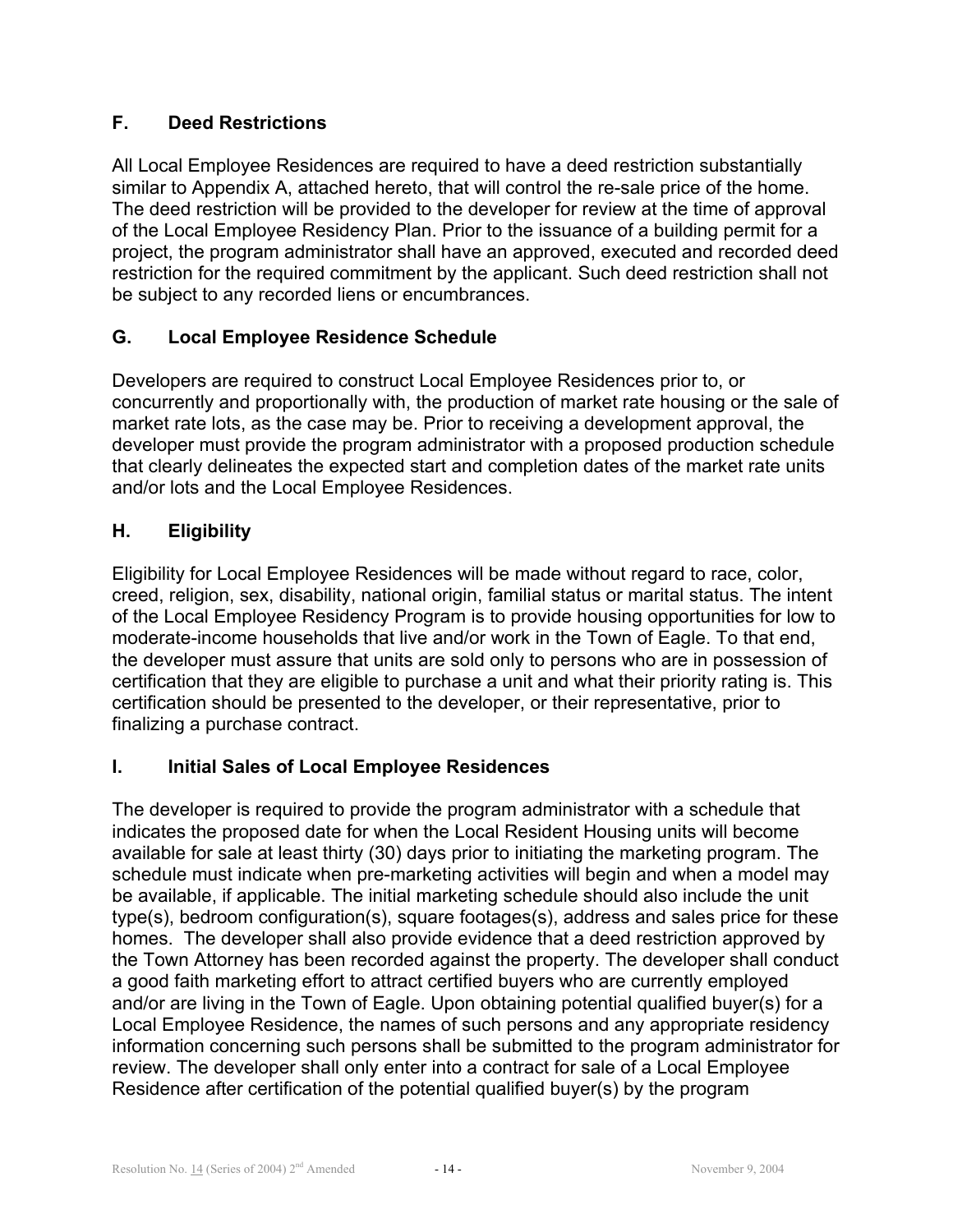administrator and a determination of the priority of potential qualified buyers, if necessary.

# **V. SPECIAL REVIEW**

A Special Review for a variance from the strict application of these Guidelines may be requested if an unusual hardship or special circumstance can be shown, and the variance from the strict application of the Guidelines is consistent with the Local Employee Residency Program intent and policy. In order to request a Special Review, a letter must be submitted to the program administrator stating the request, with documentation regarding the unusual hardship or special circumstance. The Applicant shall submit any additional information reasonably requested by the program administrator and a Special Review meeting will be scheduled in a timely manner.

The Town Board may grant the request, with or without conditions, if the approval will not cause a substantial detriment to the public good and without substantially impairing the intent and purpose of the Guidelines, and if an unusual hardship or special circumstance is shown.

# **VI. GRIEVANCES – ALTERNATIVE DISPUTE RESOLUTION**

## **A. Agreement to Avoid Litigation**

All persons subject to Ordinance No. 19, Series of 2002, including developers, purchasers of Local Employee Residences, the Town of Eagle, Colorado, and any duly designated housing authority (collectively, "Bound Parties"), agree to encourage the amicable resolution of disputes involving such Ordinance, and these Requirements and Guidelines, without emotional and financial costs of litigation. Accordingly, each Bound Party covenants and agrees that those claims, grievances or disputes described herein ("Claims") shall be resolved using the mediation and arbitration procedures set forth below.

# **B. Claims**

Unless specifically exempted below, all claims, grievances or disputes arising out of or relating to the interpretation, application or enforcement of Ordinance No. 19, Series of 2002, and these Requirements and Guidelines, or the rights, obligations and duties of any Bound Party under such Ordinance and these Requirements and Guidelines shall be subject to the provisions of this Section. The Town is not required to follow the alternative dispute resolution process set forth in this Section when seeking equitable relief to enforce the terms of the Ordinance, these Requirements and Guidelines, or a master deed restriction, including but not limited to, an action for specific performance or injunctive relief. The alternative dispute resolution process also does not apply to the Town's criminal enforcement of Ordinance No. 19, Series of 2002.

## **C. Mandatory Procedures**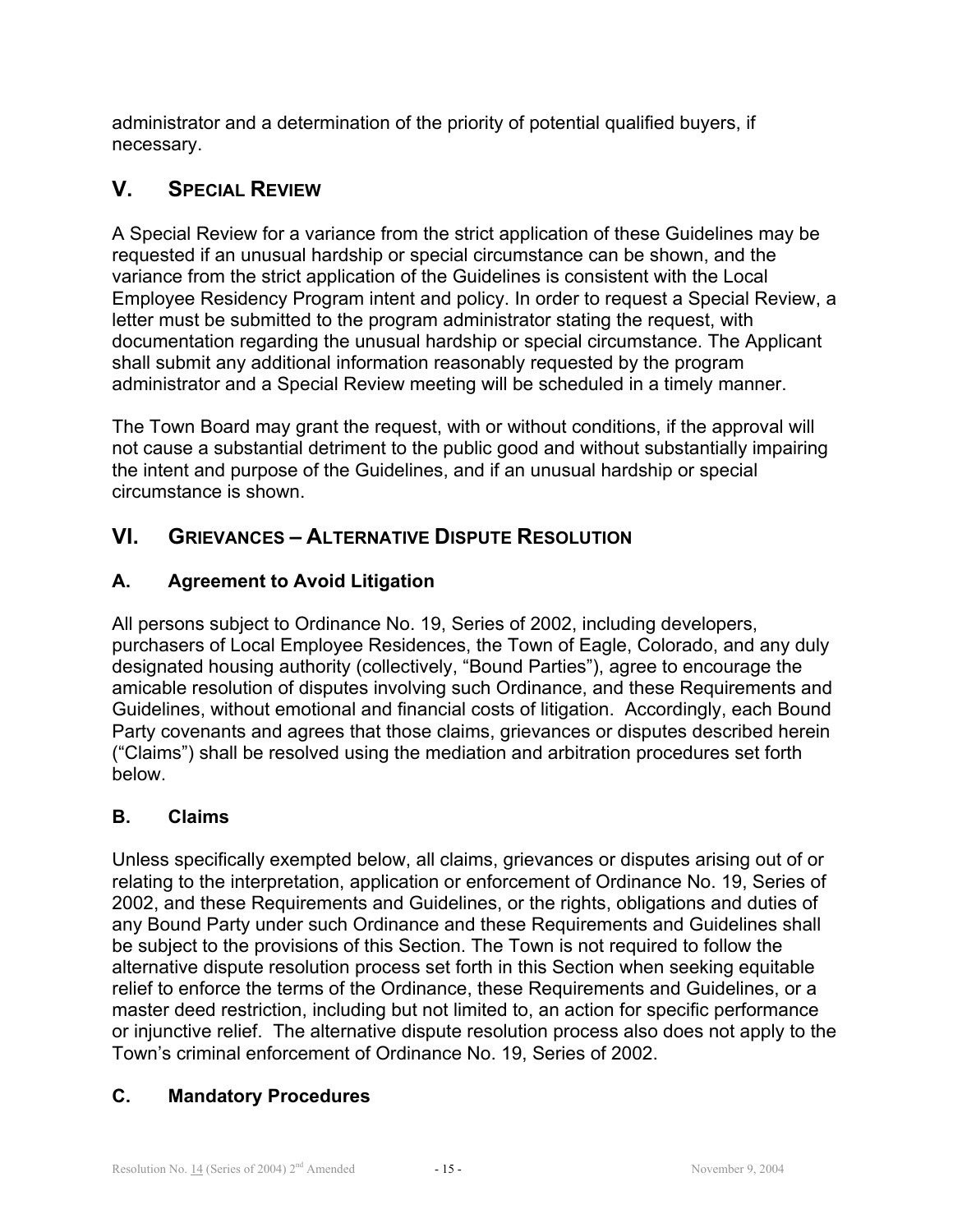1. Notice. Any Bound Party having a Claim ("Claimant") against any other Bound Party ("Respondent") (collectively, the "Parties") shall notify each Respondent in writing (the "Notice"), stating plainly and concisely:

a. The nature of the Claim, including the persons involved and Respondent's role in the Claim;

b. The legal basis of the Claim (i.e., the specific authority out of which the Claim arises);

c. Claimant's proposed remedy; and

d. That Claimant will meet with Respondent to discuss in good faith ways to resolve the Claim.

2. Negotiation and Mediation.

a. The Parties shall make every reasonable effort to meet in person and confer for the purpose of resolving the Claim by good faith negotiation.

b. If the Parties do not resolve the Claim within thirty (30) days of the date of the Notice (or within such other period as may be agreed upon by the Parties) ("Termination of Negotiations"), Claimant shall have thirty (30) additional days to submit the Claim to mediation under the auspices of a reputable and knowledgeable mediation group providing such services in Eagle County, or, if the Parties otherwise agree, to an independent agency providing dispute resolution services in the Eagle County, Colorado, area.

c. If Claimant does not submit a Claim to mediation within thirty (30) days after Termination of Negotiations, or does not appear for the mediation, Claimant shall be deemed to have waived the Claim, and Respondent shall be released and discharged from any and all liability to Claimant on account of such Claim; provided, nothing herein shall release or discharge Respondent from any liability to any person other than the Claimant.

d. Any settlement of the Claim through mediation shall be documented in writing by the mediator. If the Parties do not settle the Claim within thirty (30) days after submission of the matter to the mediation process, or within such time as determined by the mediator, the mediator shall issue a notice of termination of the mediation proceedings ("Termination of Mediation"). The Termination of Mediation notice shall set forth that the Parties are at an impasse. Upon issuance of a Termination of Mediation, the Parties shall proceed with binding arbitration as set forth below.

#### 3. Arbitration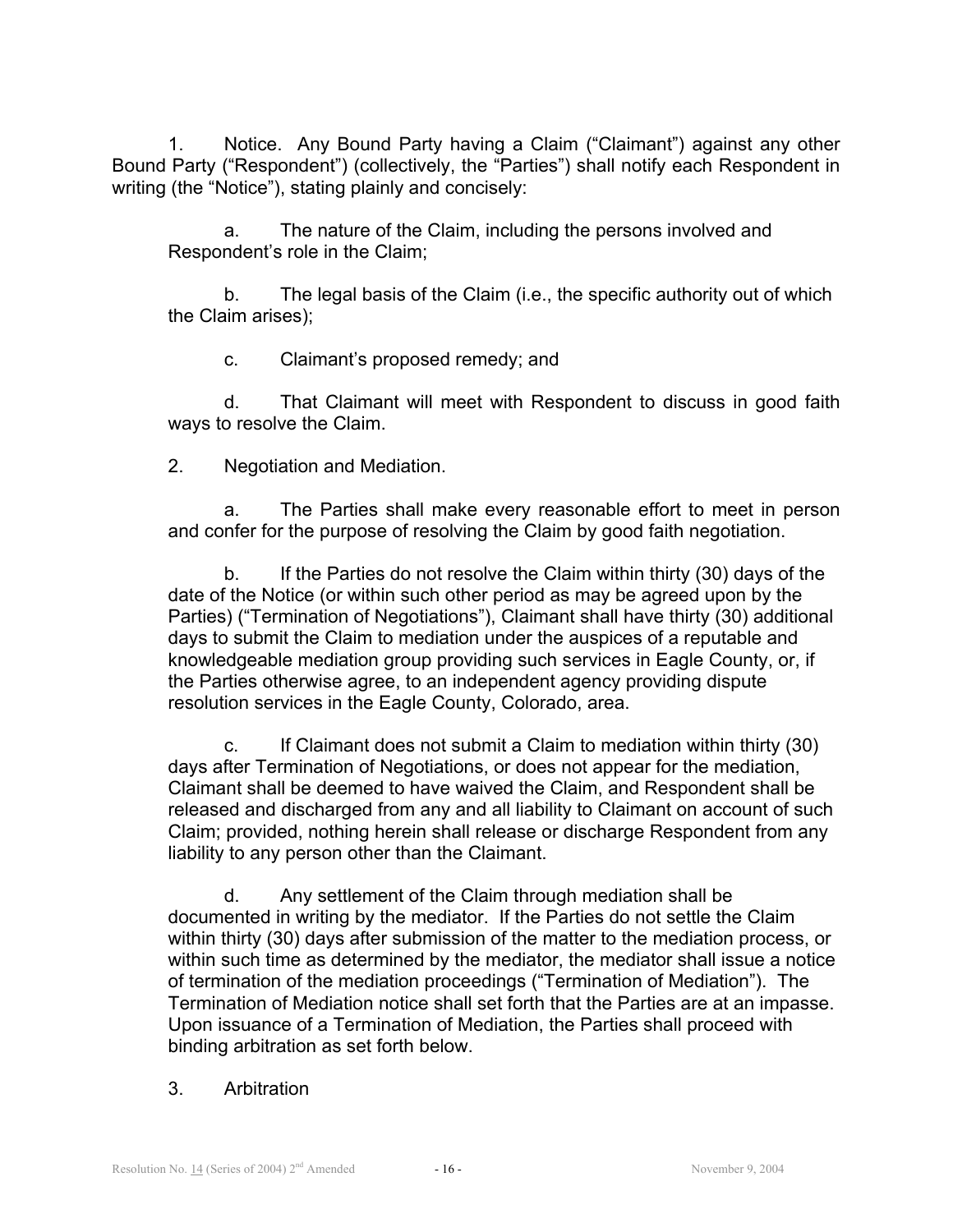a. Any Claim not resolved by mediation shall be decided by arbitration in accordance with the simplified rules of the American Arbitration Association currently in effect and the Uniform Arbitration Act, Sections 13-22-201 *et. seq.*, C.R.S., unless the Parties mutually agree otherwise.

b. A Demand for Arbitration shall be filed in writing by the Claimant with each Respondent. A Demand for Arbitration may be made concurrently with the Notice set forth in subsection c.1. above, or may be made within twenty (20) days after issuance of the Termination of Mediation. The Demand for Arbitration shall contain the same information as set forth in subsection C.1. a through c above. In no event shall the Demand for Arbitration be made after the date when institution of legal or equitable proceedings based upon such Claim would be barred by the applicable statute of limitations.

c. Within twenty (20) days following submission of a Demand for Arbitration or the issuance of a Termination of Mediation, which ever shall last occur, Claimant, shall appoint, by written notice to Respondent, an arbitrator. Within twenty (20) days after receipt of such notice from the Claimant, Respondent shall appoint a second arbitrator, and in default of such second appointment the first arbitrator shall be deemed the sole arbitrator.

d. Within twenty (20) days after appointment of the two (2) arbitrators as provided for above, the arbitrators shall, if possible, agree on a third arbitrator and shall appoint him or her by written notice signed by both of them with a copy mailed to each Party within twenty (20) days after such appointment.

e. In the event twenty (20) days shall elapse after the appointment of the second arbitrator without notice of appointment of the third arbitrator as provided for above, then either Party, or both, may in writing, within twenty (20) additional days, request the Eagle County District Court to appoint the third arbitrator in accordance with the Uniform Arbitration Act.

f. Upon appointment of the arbitrators as provided for above, such arbitrators shall hold an arbitration hearing at a location designated within Eagle County, within ninety (90) days after such appointments. At the hearing, the simplified rules of the American Arbitration Association and the Uniform Arbitration Act, Sections 13-22-201 *et. seq.*, C.R.S., shall apply. The arbitrators shall allow each Party to present that Party's case, evidence and witnesses, if any, and shall render their award, including a provision for payment of the costs and expenses of arbitration, to be paid by one or both of the parties as the arbitrators deem just. A written decision by the arbitrators shall be issued within thirty (30) days after the close of the submission of evidence.

g. The decision of the majority of the arbitrators shall be binding on the Bound Parties, and may only be appealed as set forth in the Uniform